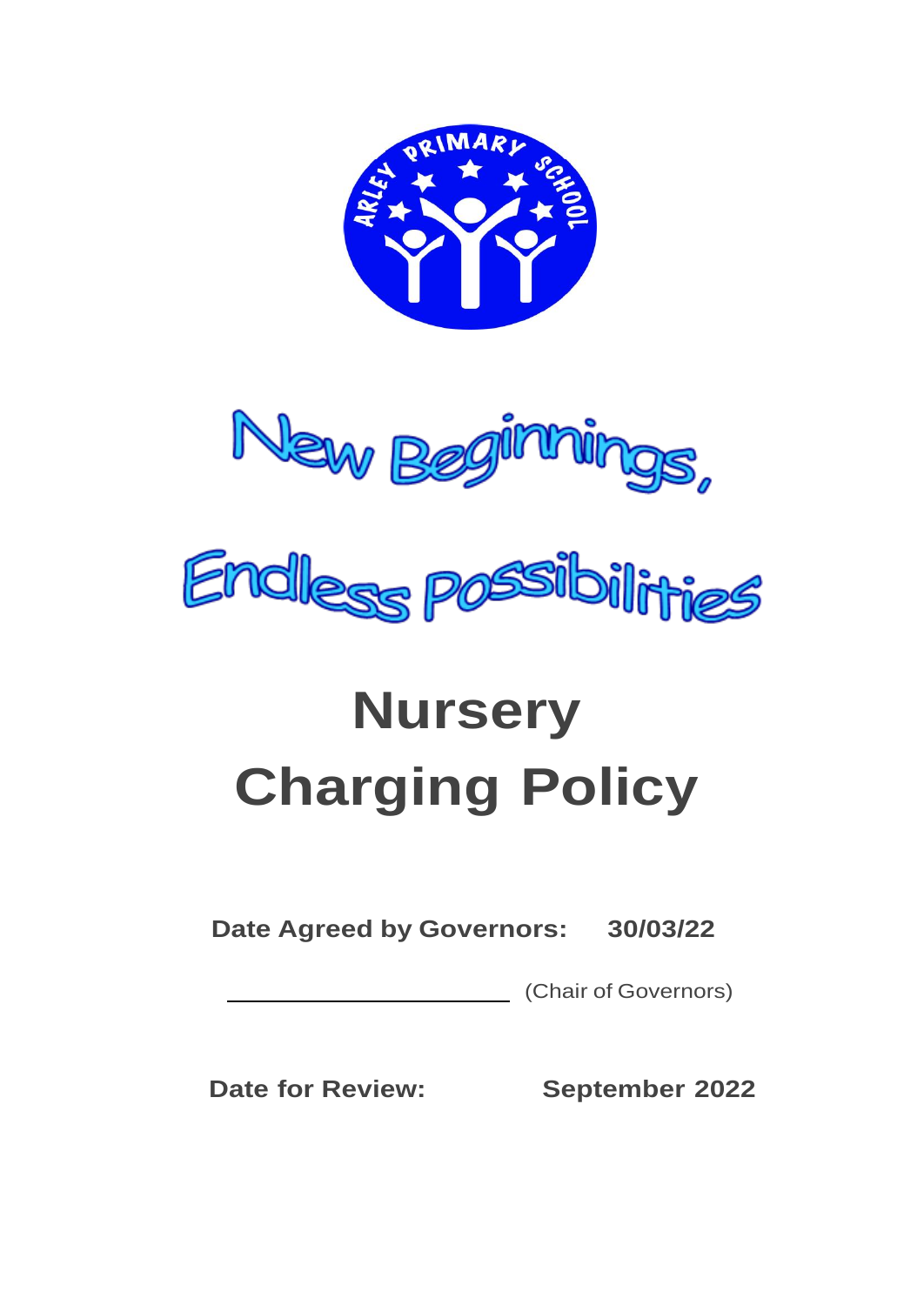#### **Nursery Charging Policy from September 1 st April 2022**

**Nursery Childcare is available 8.00am to 5.45pm (charges apply).** The nursery is open termtime only, and is closed for teacher training days.

#### **FREE Funded places**

Children are entitled to a FREE Government funded place for 15 hours per week from the term after their third birthday. Normally the funded sessions are available from 9am until 12.00pm or 12.30pm until 3.30pm, Monday to Friday, however, we can offer flexibility to claim the funded hours between 8.00am and 5.45pm subject to availability of places (and Covid19 current guidance or restrictions).

#### **FREE 30 hour funded places**

The Government provides free 30 hour placements for families where both parents work and earn a minimum amount (criteria apply). To access this funding you need to apply **before each term starts** and you need to obtain a tax code from HMRC. Please enquire with the school office if you wish to access the 30 hour free entitlement. If your child stays across lunchtime you will need to either purchase a hot meal at £2.25 per day or provide a packed lunch. If you join Nursery and you have not received a code inadvance or have registered elsewhere, the normal charges will apply until funding can be accessed for the following term.

The entitlement is offered free (15 hours and 30 hours where applicable). Government funding does not cover the cost of meals, consumables, additional hours or services. Parents will not be charged a "top-up" fee to recoup the difference between the amount received from the Local Authority (Government) and the current hourly rate.

The free entitlements will be delivered consistently so that all children accessing any of the free entitlements will receive the same quality and access to provision, regardless of whether they opt to pay for optional hours, services, meals or consumables.

#### **The three cut-off dates for the end of a school term are:**

31<sup>st</sup> August - for birthdays from 1<sup>st</sup> April to 31<sup>st</sup> August, funding begins in September. 31<sup>st</sup> December - for birthdays from 1<sup>st</sup> September to 31<sup>st</sup> December, funding begins in January. 31<sup>st</sup> March - for birthdays from 1<sup>st</sup> January to 31<sup>st</sup> March, funding begins in April.

#### **Admission to Nursery**

The Admission Policy is issued to all families as part of the registration process. It is also available via our website and upon request from the school office.

Early Education is offered to families for 38 weeks of the year. The funded hours can be claimed (to the maximum the family is eligible for, subject to availability and Covid19 current guidance) - Mon - Fri 9.00am -3.30pm subject to available places.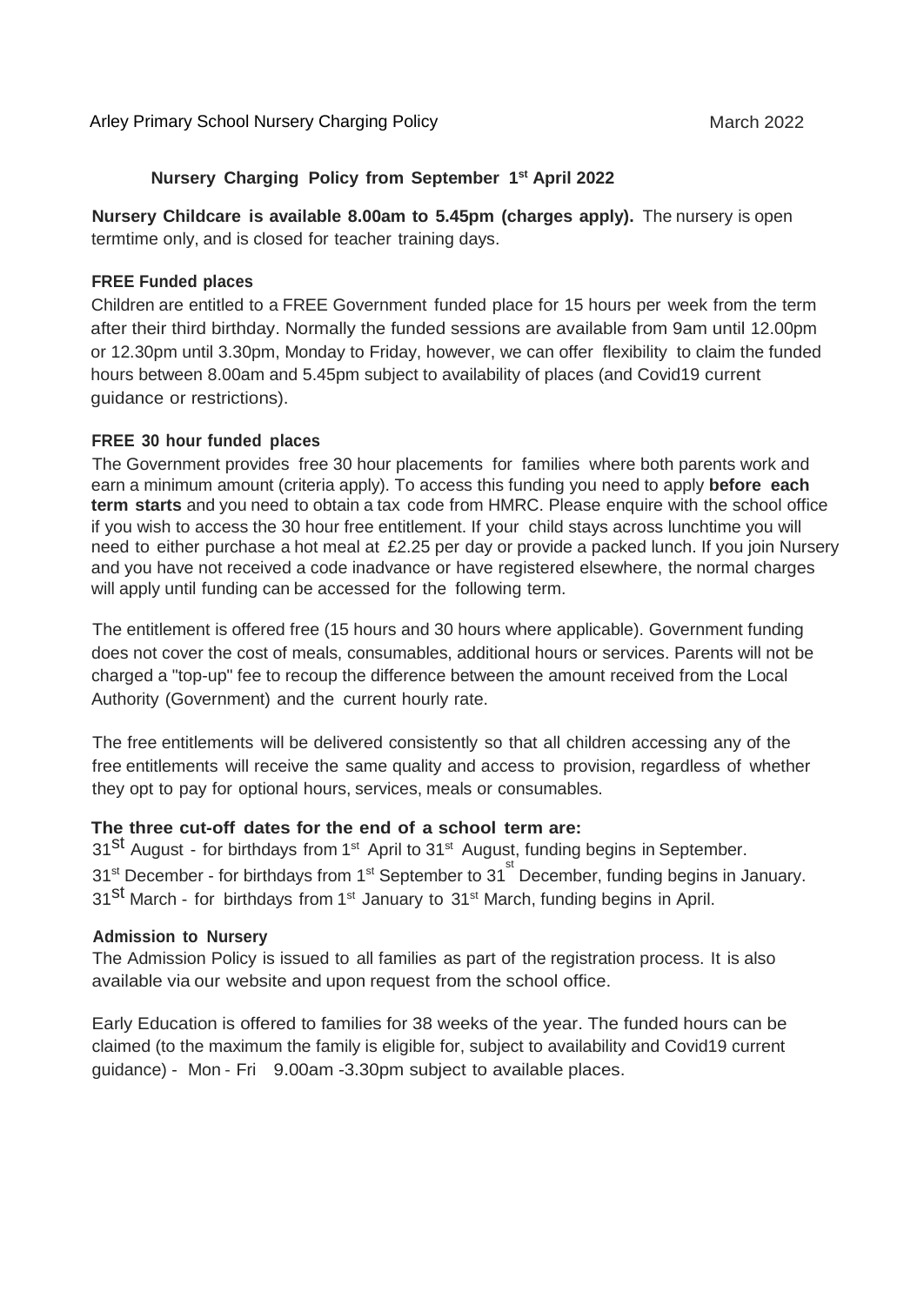Arley Primary School Nursery Charging Policy March 2022 March 2022

**Starting nursery before funding is available**

Your child may be able to start nursery following their third birthday if a place is available. This means he or she may start in the term in which they turn three years old, e.g. if your child is three on 21<sup>st</sup> November 2021, she or he may start in on a date following their birthday in November 2021, rather than waiting for January's funding. Nursery charges will apply until funding becomes available. Places are limited.

### T**imes and Prices**

#### **Entitled to 30 hours?**

*Monday to Friday – Term Time ONLY*

*9.00am-3.30pm*

*Free lunchtime provision: A packed lunch can be brought in, or a hot lunch purchased for £2.25*

#### **Additional Wrap Around 'The Hive' Care** (for those entitled to 30hrs)

- o Early Start
	- 8am-3.30pm **Special Offer** £2 (Breakfast is provided, a packed lunch can be brought in or a hot lunch purchased)
	- 8am-5.00pm £8 (Breakfast/Lunch as above, drinks/snacks provided within club after school)
	- 8am-5.45pm **Special Offer** £10 (Breakfast/Lunch as above, drinks/snacks provided within club after school)
- o Standard Start
	- 9.00am-5.00pm £6 (A packed lunch can be brought in or a hot lunch
		- purchased, drinks/snacks provided within club after school)
			- 9.00am-5.45pm £10 (as above)

#### **Entitled to 15 hours?**

*Monday to Friday – Term Time ONLY Pick a session:*

- *AMs: 9.00am-12.00pm*
- *PMs: 12.30pm-3.30pm*
- **Additional Wrap Around 'The Hive' Care** (for those entitled to 15hrs)
	- o Early Start
		- 8am-9am £2 (Breakfast is provided)
	- o Lunch needed
		- 12.00pm 12.30pm £2 (a packed lunch can be brought in, or a hot lunch purchased for additional £2.25)
	- o Additional Session needed
		- 9am-12.00pm £13.50
		- 12.30pm-3.30pm £13.50
	- o Later Finish
		- 3.30pm-5.00pm £6 (drinks/snacks in club)
		- 3.30pm-5.45pm £10 (as above)
	- o Enhanced Wrap Around (entitled to 15hrs)
		- 8am-5.45pm £25.50 **Special Offer** 'Free Lunch Time Supervision' (breakfast provided, a packed lunch can be brought in, or a hot lunch purchased for an additional £2.25, drinks/snack provided within afterschool club)

#### **Parents can receive financial support to help with wrap around childcare costs. For more information on saving money on childcare see:**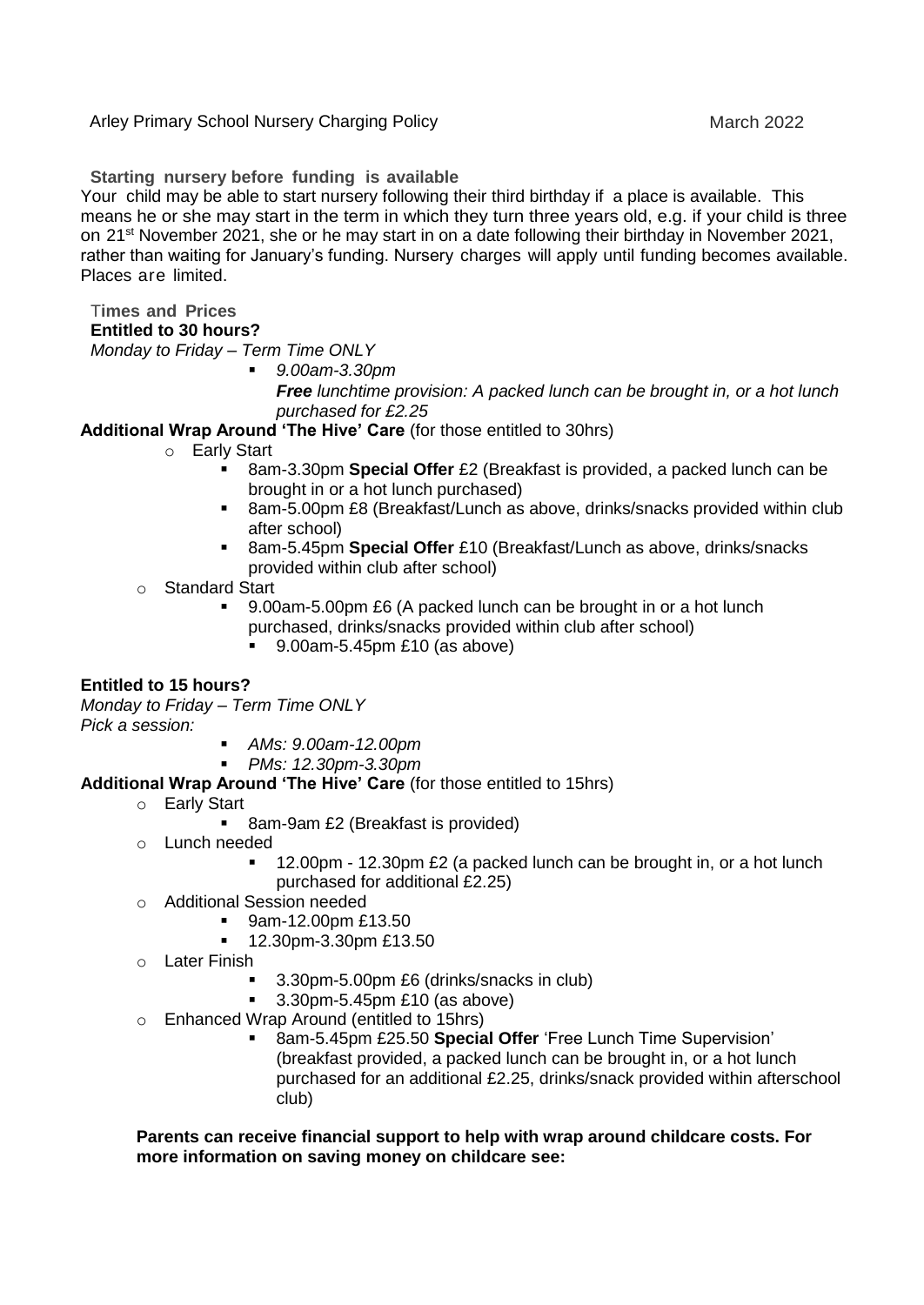#### Arley Primary School Nursery Charging Policy March 2022

**<https://www.childcarechoices.gov.uk/>**

#### **Additional costs**

Occasionally, we may ask for a voluntary contribution to cover trips out or visiting theatre companies.

#### **Notice of increase in fees**

If we need to increase prices, we will give notice of one month.

#### **Trial sessions**

Should you wish to book for your child to have a trial session, please do so at the office. The first morning nursery session is free but any further trial sessions you might wish to take will be chargeable if your child is not yet eligible for funding.

#### **Booking**

Please apply for a place by contacting the school office on 01676 233105 . Places must be booked in advance to ensure adequate staffing levels.

#### **Payment terms**

Payment must be made per month. No deposit is charged.

All families will be issued an invoice monthly. The invoice will be itemised to provide clear and transparent information concerning the charges as agreed in this policy. It will allow parents/carers to see that the entitlement is received completely free of charge and understand additional fees that have been applied.

Detailed receipts will be issued for all cash and cheque payments.